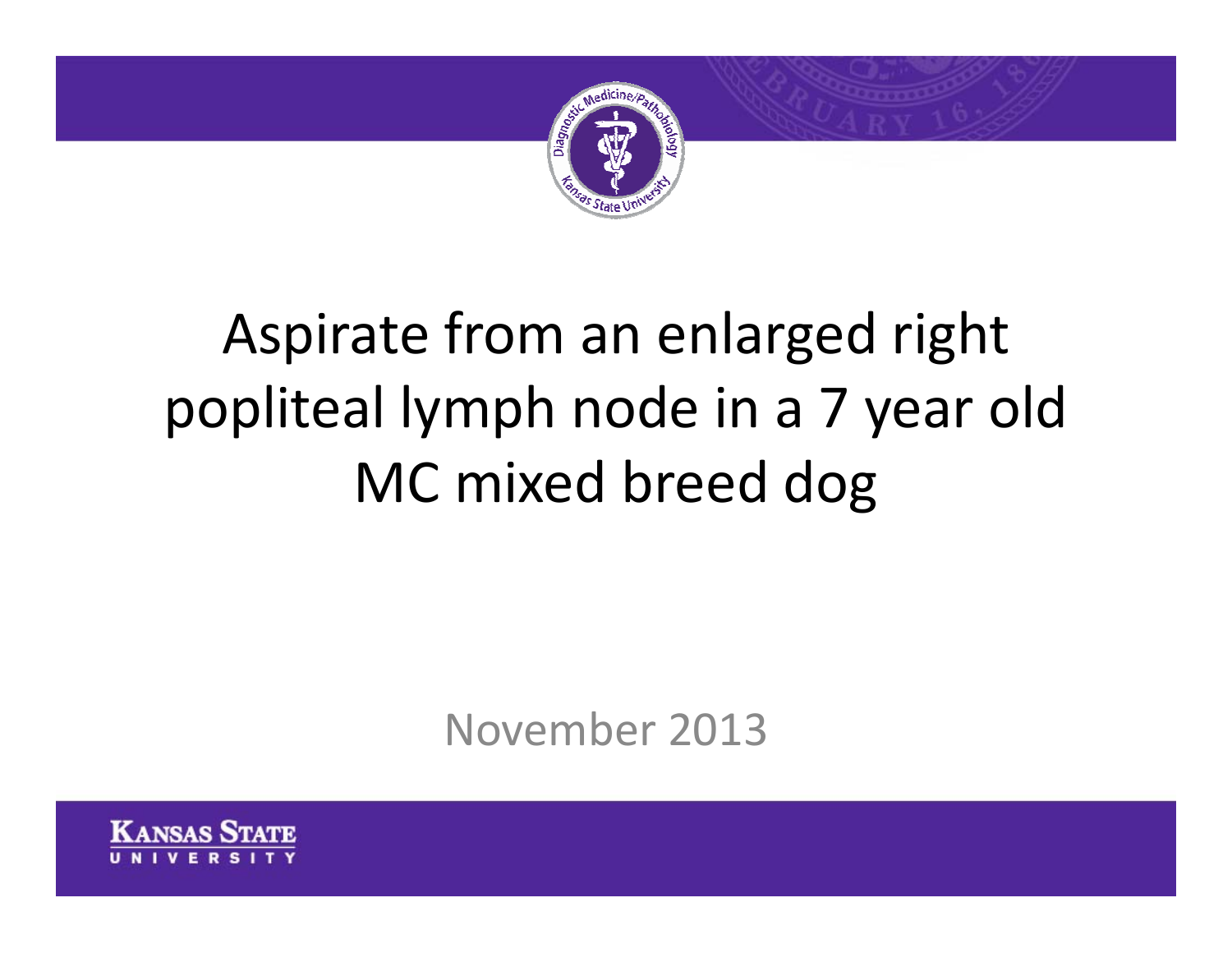#### Slide 1: Diff-Quik stain

small But...

**Predominant cell** population is **lymphocytes** 

There is also an atypical round cell population

**KANSAS STATE**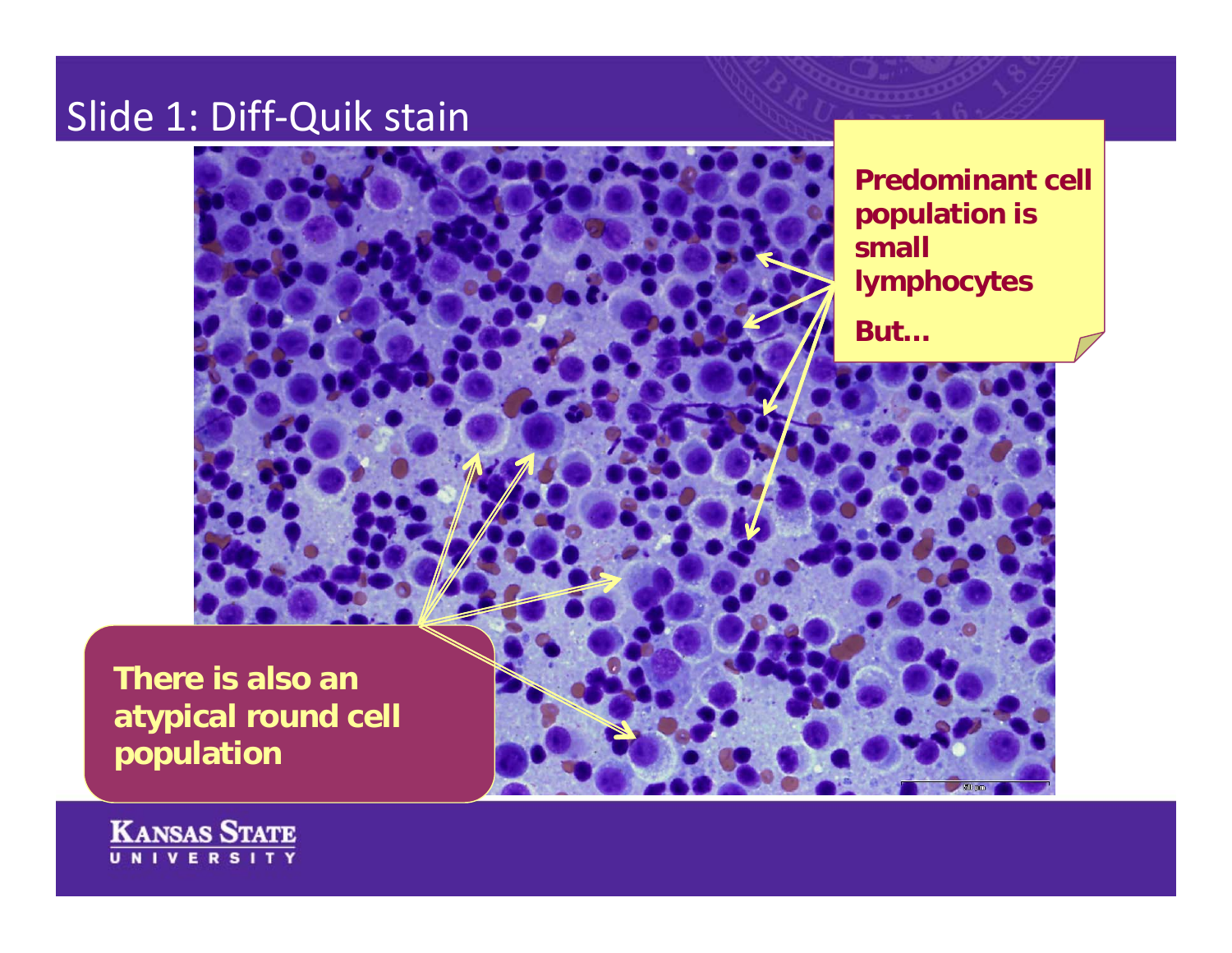

KANSAS STATE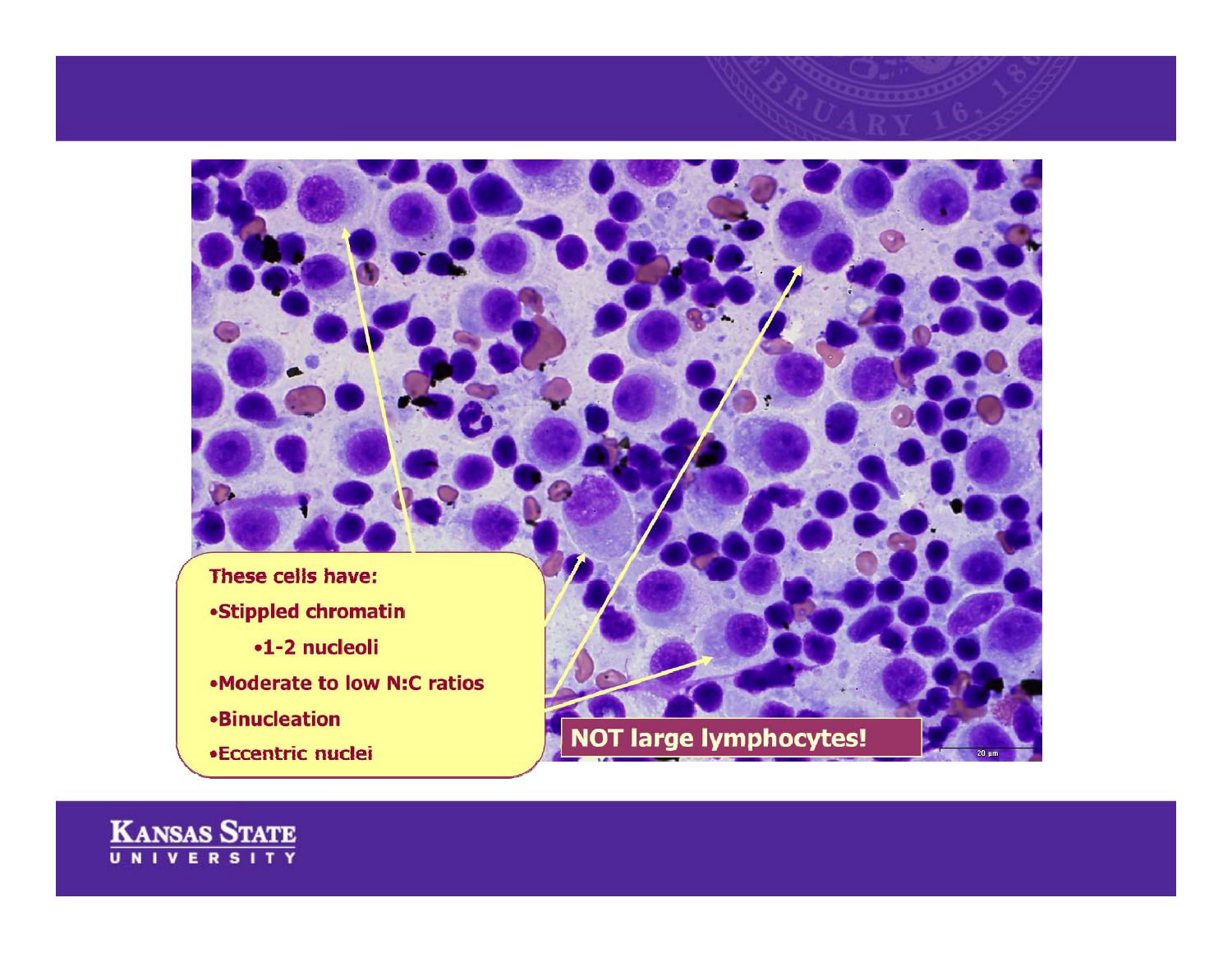## Interpretation: Metastatic discrete cell tumor

# **Differentials???**

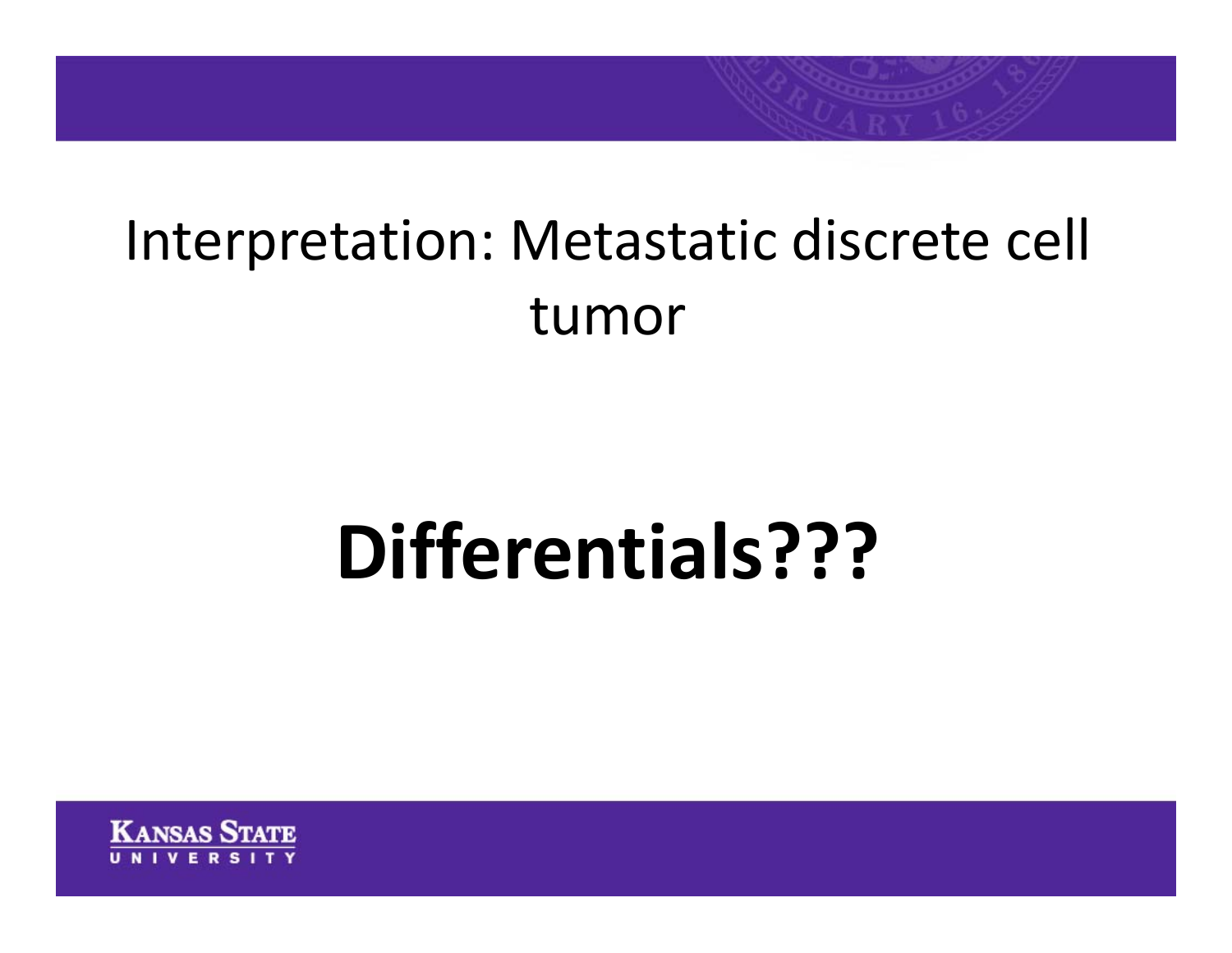### Slide 2: Wright‐Giemsa stain



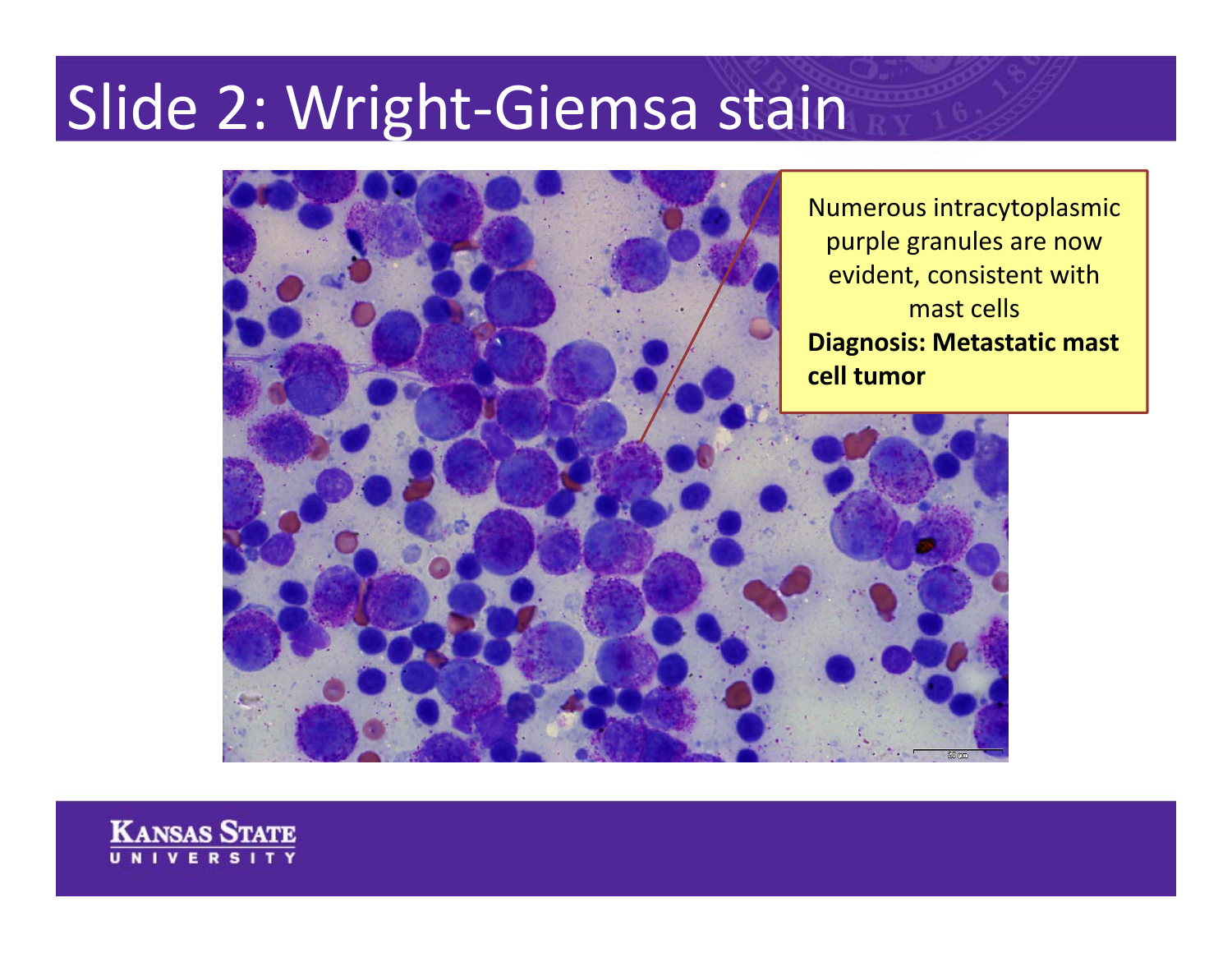### **Discussion**

#### **Romanowsky stains**

- •Most utilized cytological stain in vet med
- Combination of acidic dyes (eosin family) & basic dyes (thiazin family) to bind cell structures

#### Aqueous Romanowsky stains

- Water‐based dyes
- Examples: Dip stains (Diff‐Quik, Hema 3)

#### Methanolic Romanowsky stains

- Methanol‐based dyes
- Examples: Wright's or Wright‐Giemsa

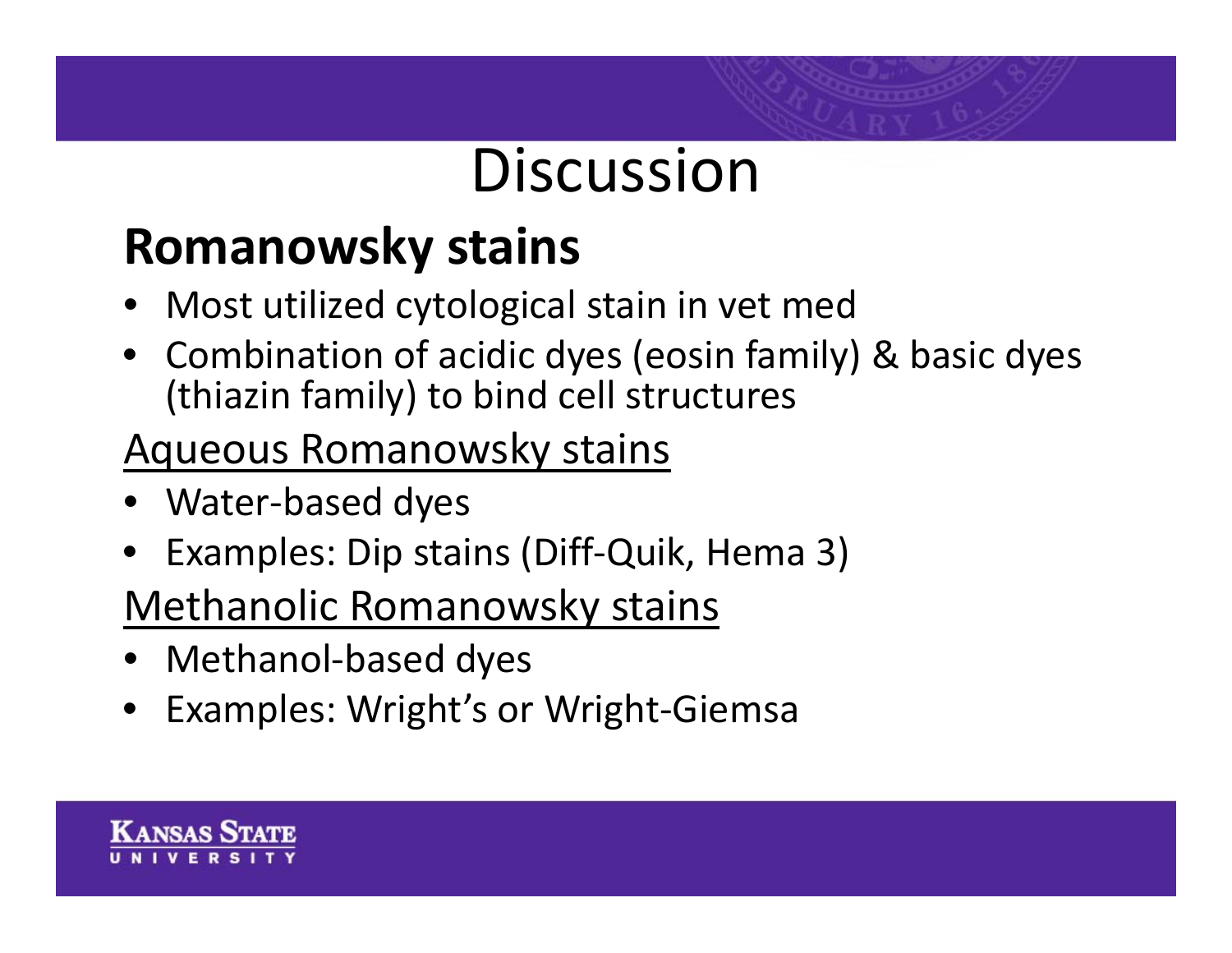- Mast cells are often easily ID'd on cytology by their characteristic deep purple granules
- However, there has been increasing anecdotal and published accounts of mast cell granules failing to stain well with dip stains such as Diff‐  $Q$ uik<sup>1,2,3</sup>
- Reason remains unclear
	- and the state of the  $-$  Increased fixation time was thought to improve staining, but <sup>a</sup> recently published study failed to corroborate this.